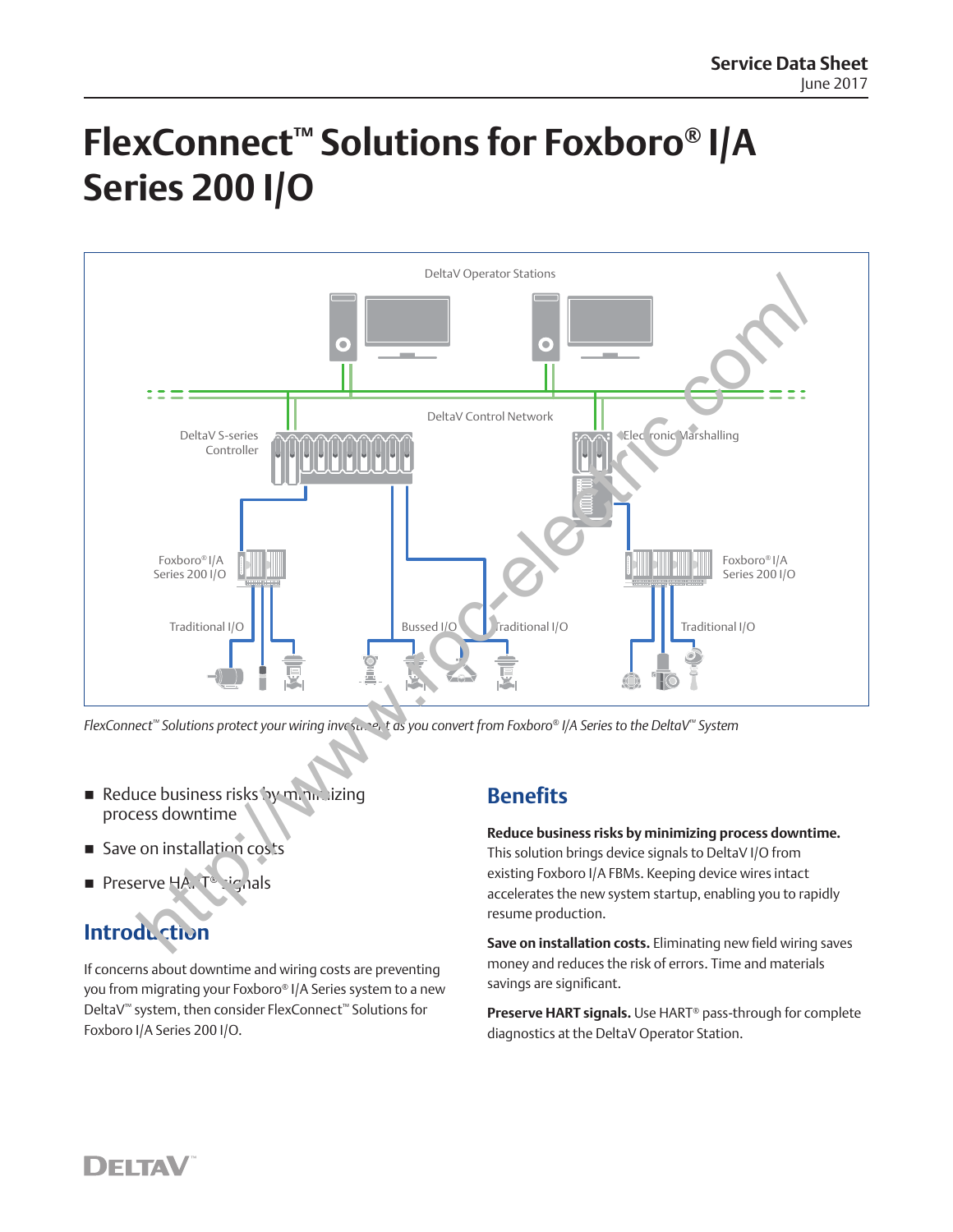## **Product Description and Specification**

FlexConnect Solutions provide direct connection from Foxboro I/A Series 200 FBMs to S-Series DeltaV I/O on Demand CHARM terminal blocks, S-Series traditional I/O cards or M-Series traditional I/O cards. Foxboro I/A Series 200 FBMs have many different I/O types. Passive FBMs have been selected for the FlexConnect Solutions. These are cable only solutions with no signal conditioning requirements.

#### **Analog Inputs**

Eight Analog Inputs connect to eight DeltaV 4-20mA AI CHARMs – FBM model number FBM201/P916AA

Four Analog Inputs connect to four DeltaV 4-20mA AI CHARMs– FBM model numbers FBM204/P0916AG, FBM205/P0916AJ

Fourteen Analog Inputs connect to fourteen DeltaV Thermocouple/mV CHARMs – FBM model number FBM212/P0916BV

Eight Analog Inputs connect to eight DeltaV RTD CHARMs – FBM model number FBM203/P0916AE

Eight Analog Thermocouple/mV inputs connect to eight DeltaV Thermocouple/mV CHARMs – FBM model number FBM202/P0916AC **http://www.** 

#### **Analog Outputs**

Eight Analog Outputs connect to eight DeltaV 4-20mA output CHARMs – FBM model numbers FBM237/P0916CC

Four Analog Outputs connect to four DeltaV 4-20mA output CHARMs - FBM model numbers FBM204/P0916AG, FBM205P0916AJ

#### **Discrete Inputs**

Thirtytwo Discrete Inputs connect to thirty<sup>t</sup>wo DeltaV DI CHARMs – FBM model number FBM217/P0916PvV

Twenty-four Discrete Inputs connect to twentyfour DeltaV DI CHARMs - FBM model number FBN 219/P0917LE, FBM219/P0917LH

Sixteen Discrete Inputs con, ect to sixteen DeltaV DI CHARMs – FBM model numbers FBM207b/P0916JS, FBM207c/P0916MF

Eight Discrete Input connect to eight DeltaV DI CHARMs – FBM mc fe'n mbers FBM241c/P0916AW, FBM241c/ P0916IV, Fbivi241c/P0916QQ, FBM241c/P0916AQ,

#### **Discrete Outputs**

Sixteen Discrete Outputs connect to sixteen DeltaV DO CHARMs – FBM model number FBM242/P0916JY

Eight Discrete Outputs connect to eight DeltaV DO CHARMs – FBM model numbers FBM219/P0917LE, FBM219/P0917LH, FBM241c/P0916AW, FBM241c/P0916JW, FBM241c/P0916QQ, FBM241c/P0916AQ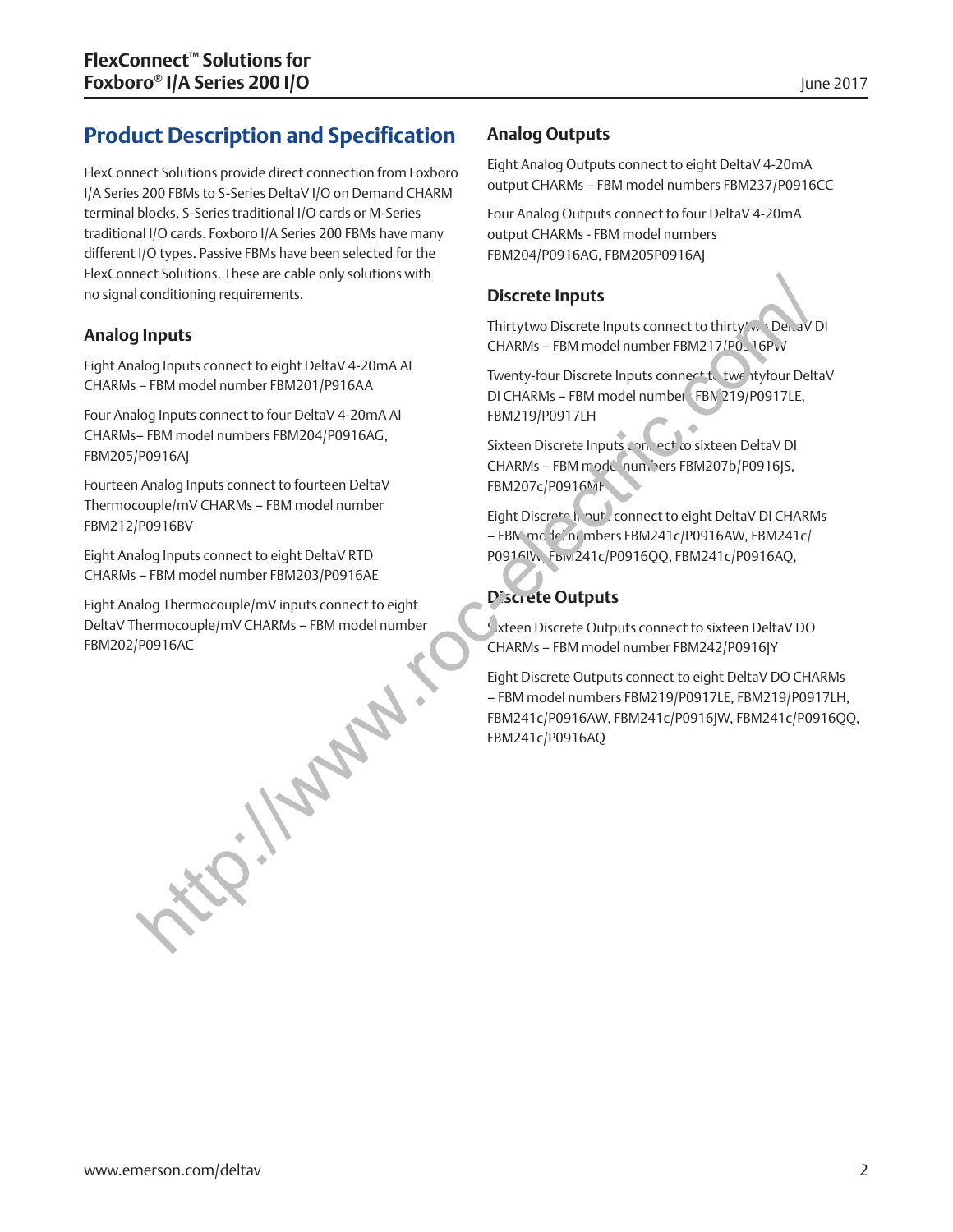## **Ordering Information**

For inquiries and ordering information, please contact your local Emerson sales office. Please specify required cable lengths on your request. FlexConnect Solutions for specific Foxboro FBM Models are indicated in the following table:

(Note: FlexConnect Solutions drawings are available upon request.)

| <b>FlexConnect™</b><br><b>Solution#</b> | <b>Foxboro FBM</b><br>200 Type                        | <b>Foxboro FBM</b><br>200 Signals | <b>DeltaV™</b><br><b>CHARM Types</b>                                                | <b>FlexConnect™ Solutions</b><br><b>Drawing Numbers</b>                                                        |
|-----------------------------------------|-------------------------------------------------------|-----------------------------------|-------------------------------------------------------------------------------------|----------------------------------------------------------------------------------------------------------------|
| FC-F2-CBL-1-10                          | FBM201/P0916AA                                        | <b>8 AI</b>                       | 8 - AI 4-20 mA<br>HART SE4303T01                                                    | FC-F2-P0916AA<br>FC-F2-P0916AA-C/.p                                                                            |
| FC-F2-CBL-1-30                          | FBM202/P0916AC                                        | <b>8 AI</b>                       | $8 - TC/mV$<br>SE4303T02                                                            | FC-F2-P0916AC<br>FC-F2-P091F.^C-LNB                                                                            |
| FC-F2-CBL-1-70                          | FBM204/P0916AG<br>FBM205/P0916AJ                      | 4 AI<br>4AO                       | 4 - AI 4-20 mA<br>HART SE4303T01<br>4 - AO 4-20 mA<br>HART SESE4304T01              | FC-F2-PO9, SAG<br>FC-F2-20915AG-CAB<br>$FC-F2-F2026A$<br>rC-F2-P0916AJ-CAB                                     |
| FC-F2-CBL-4-30                          | FBM212/P0916BV                                        | 14 AI                             | $14 - TC/mV$<br>SE4303T02                                                           | Fc-r2-P0916BV<br>rC-F2-P0916BV-CAB                                                                             |
| FC-F2-CBL-1-40                          | FBM203/P0916AE                                        | <b>8 AI</b>                       | 8 - RTD SE4 503T0.                                                                  | FC-F2-P0916AE<br>FC-F2-P0916AE-CAB                                                                             |
| FC-F2-CBL-1-20                          | FBM237/P0916CC                                        | <b>8 AO</b>                       | 8 AC 4 20 nA<br>HAK SL 1504T01                                                      | FC-F2-P0916CC<br>FC-F2-P0916CC-CAB                                                                             |
| FC-F2-CBL-3-50                          | FBM217/P0916PW                                        | 32 DI                             | $32 - 7124$ VDC<br><b>LCT.</b> Side Sense<br>SE4301T02                              | FC-F2-P0916PW<br>FC-F2-P0916PW-CAB                                                                             |
| FC-F2-CBL-5-80                          | FBM219/P0917LE                                        | 24 DI/8 DO                        | 24 - DI 24 VDC<br>Isolated SE4301T07                                                | FC-F2-P0916LE<br>FC-F2-P0916LE-CAB                                                                             |
|                                         |                                                       |                                   | 8-DO 24 VDC<br>Isolated SE4302T02                                                   |                                                                                                                |
|                                         | FBM219/P0917LH                                        | 247/800                           | 24 - DI 24 VDC<br>Low Side Sense<br>SE4301T02                                       | FC-F2-P0916LH<br>FC-F2-P0916LH-CAB                                                                             |
|                                         |                                                       |                                   | 8-DO 24 VDC<br>Isolated SE4302T02                                                   |                                                                                                                |
| FC-F2-CBL-2-50                          | FBI 120 7b/rc )16 S<br>FBM.'07\'/P0916MF              | 16 DI                             | 16 - DI 24 VDC<br>Low Side Sense<br>SE4301T02                                       | FC-F2-P0916 S<br>FC-F2-P0916 S-CAB<br>FC-F2-P0916MF<br>FC-F2-P0916MF-CAB                                       |
| FC-F2-CBL-2-80                          | 5M241/P0916AQ                                         | 8 DI<br>8 DO                      | 8 - DI 24 VDC<br>Isolated SE4301T07                                                 | FC-F2-P0916AQ<br>FC-F2-P0916AQ-CAB                                                                             |
|                                         |                                                       |                                   | 8 - DO 24 VDC<br>Isolated SE4302T02                                                 |                                                                                                                |
|                                         | FBM241c/P0916JW<br>FBM241c/P0916AW<br>FBM241c/P0916QQ | 8 DI<br>8 DO                      | 8 - DI 24 VDC<br>Low Side Sense<br>SE4301T02<br>8 - DO 24 VDC<br>Isolated SE4302T02 | FC-F2-P0916 W<br>FC-F2-P0916 W-CAB<br>FC-F2-P0916QQ<br>FC-F2-P0916QQ-CAB<br>FC-F2-P0916AW<br>FC-F2-P0916AW-CAB |
| FC-F2-CBL-2-60                          | FBM242/P0916 Y                                        | 16 DO                             | 16 - DO 24 VDC<br>Isolated SE4302T02                                                | FC-F2-P0916JY<br>FC-F2-P0916 Y-CAB                                                                             |

For these Foxboro I/A Series 200 I/O types, contact your local Emerson sales office to discuss solution options: